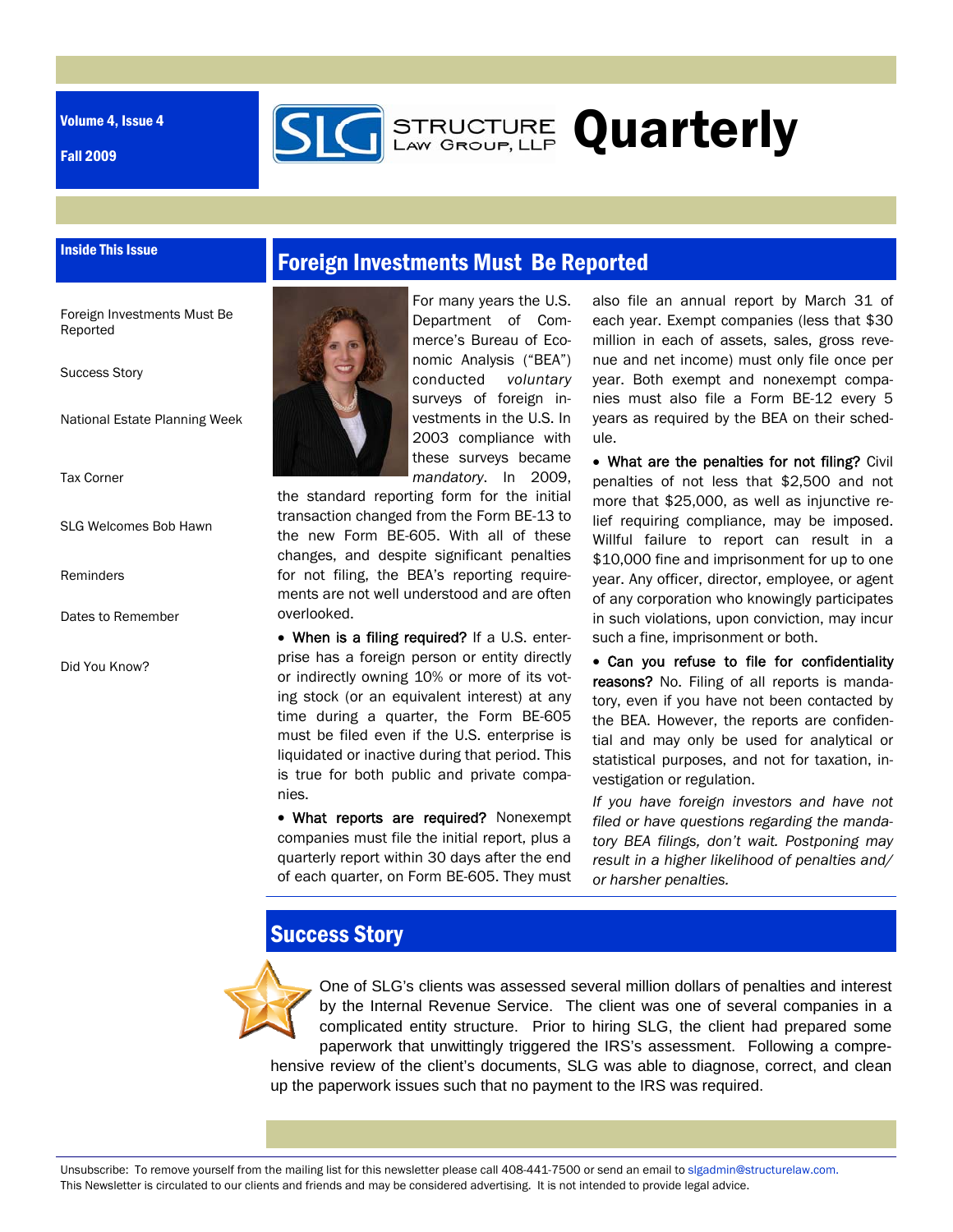

The week of October 20-26 was declared the first annual National Estate Planning Awareness Week. Nearly three-fifths of Americans don't even have a basic will. Even more don't have advance health care directives or powers of attorney, which designate agents to act on their behalf in case they become incapacitated. And fewer still have a living trust that will allow their heirs to avoid an ex-

National Estate Planning Awareness Week

Liza Hanks, Esq.

pensive and drawn out probate proceeding upon their deaths.

Why is it that most people don't plan for the inevitable? Here are the five main "reasons" why I think people don't plan:

- 1. They are going to live forever.
- 2. They don't have enough money to need an estate plan.
- 3. If they make an estate plan, they will die sooner.
- 4. They don't know whom to name as a guardian of their children.
- 5. Estate planning is too hard.

If any of these apply to you, here are five things to think about:

- 1. Estate planning helps make it easier for those you love when you do die.
- 2. If you own a home and have adequate life insurance, you will be leaving your kids more than a million dollars. Make sure they don't inherit it all when they turn 18.
- 3. There is absolutely no evidence that completing an estate plan means you die sooner.
- 4. You are the best person to choose a guardian, even if there's no perfect choice.
- 5. You can always revise your plan over time.

Estate planning does not have to be difficult or complicated. There are simple things that you can do to make it easier for your loved ones. Creating a will, nominating guardians, and planning for incapacity are all straightforward and easy things to accomplish. Make them your New Year's Resolution and get a jump on 2010.



### Tax Corner

#### Independent Contractor or Employee?

Despite limited resources the IRS is looking to expand its worker misclassification pro-

gram to include more potential audit targets and to allow IRS agents to make deals and offer reduced penalties to a greater number of firms. In exchange, the firms must agree to proper treatment of workers as employees going forward. [Source: Kiplinger Tax Letter, 10-16-09 Vol. 84, No. 21]

#### LLC Losses Passive or Active?

A couple with an LLC charter boat business spent over 100 hours running the operation, and no one else spent more time than they did. The IRS denied them the loss deduction because they did not meet the 500 hour passive loss test. The Tax Court said the losses were not passive, the IRS regulations are too restrictive, and taxpayers with losses from LLCs can use the 100 hour test instead. [Source: Kiplinger Tax Letter, 10-16-09 Vol. 84, No. 21 citing *Hegarty, TC Summ. Op. 2009-153*]

#### Close Your Business Entity Before Year End!

Although the Secretary of State no longer requires that dissolution papers be filed before year end, filing now may let you take losses in 2009 on the liquidation because it helps prove the business was finished prior to year end. If you are ready to close down a business entity do not wait until the last week in December—call us now. [Source: Spidell's California Tax Letter 11-1-09 Vol 31.11]

\*\*Reminder\*\* It is time to start thinking about year end tax planning. Make sure you talk to your tax advisor about possible deductions for placing new business assets in service before the end of the year, timing of year end bonuses, special 2009 estimated tax rules for small businesses, and how the Alternative Minimum Tax may affect all of your planning.

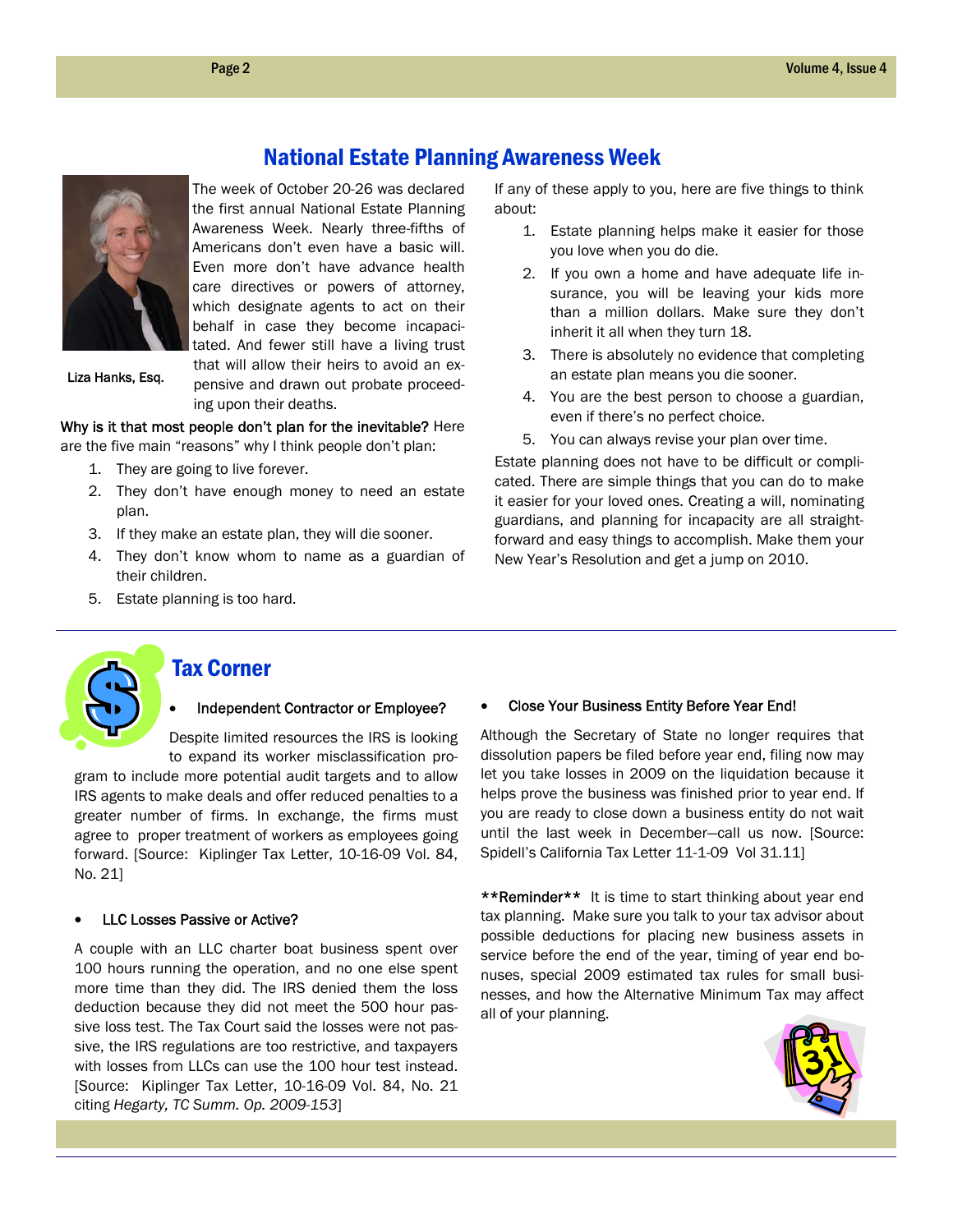

Robert Hawn, Esq.

We are excited to announce that Bob Hawn has joined Structure Law Group.

Bob's practice emphasizes technology start-up companies, with a special emphasis on technology transfer, development, and distribution transactions. He represents companies in the software, semiconductor, internet, wireless, and medical device indus-

tries. Bob has led technology transfer and licensing transactions involving

company core technologies responsible for generating substantial portions of company revenue, and numerous merger and acquisition transactions and private financings. He also works with a number of multinational companies in their U.S. market entry activities, often migrating those companies into Silicon Valley as part of venture financing transactions.

Bob received a BA in Economics with Honors from the University of California at Berkeley in 1980, and was elected into Phi Beta Kappa. He received his JD from the University of California at Davis in 1984, where he served as Assistant Editor on the Law Review, and published in the area of developing country debt relief.

Bob maintains an active speaking and publication schedule. He has presented seminars ranging from the use of Cayman Island entities in corporate structuring, to internet-related legal issues. His published articles range from recent high technology legislation to a discussion of agreements in the Software as a Service, or SaaS, industry.

His professional activities included involvement with the High Technology Section of the Santa Clara County Bar Association, both as past member and Chair of the Executive Committee, and currently as Vice-Chair of the Cyberspace Law Committee of the Business Law Section of the State Bar of California. He also serves on the Advisory Committee for Innovation Center Denmark where he coaches Danish companies seeking to enter the U.S. market.

Bob's community activities illustrate his love of the outdoors and music. He served as a member of the Board of Directors of The Land Trust of Santa Clara County. He also provided pro bono assistance as counsel to the Board of Directors of the San Jose Jazz Society. He is an avid mountain biker and jazz pianist, performing at various local venues and the San Jose Jazz Festival.

Bob can be reached by phone at (408) 441-7500 or email at bhawn@structurelaw.com.



### Reminders And Other Items Of Note

#### Dissolution of Entities in 2009

If you want to dissolve an entity to avoid paying California franchise taxes for 2010, now is the time to consider winding up before year end.

#### Formation of New Entities

If you are planning on forming a new entity before the end of the year, please note that if the entity is formed during the last two weeks of the year and does not do any business until January 1, 2020, it will not incur taxes for 2009.

Please call us at (408) 441-7500 if we can be of any assistance with the formation or dissolution of an entity.

### END OF YEAR

### FIXED FEE COMPLIANCE SPECIAL

Review of corporate minute book and preparation of up to 2 years of outstanding annual board and shareholders minutes for \$499.

This price is available for the first 10 existing clients who contact us. We want to help everyone before year end but we have limited staff available so please contact us as soon as possible to reserve our time.

### SLG Welcomes Robert Hawn